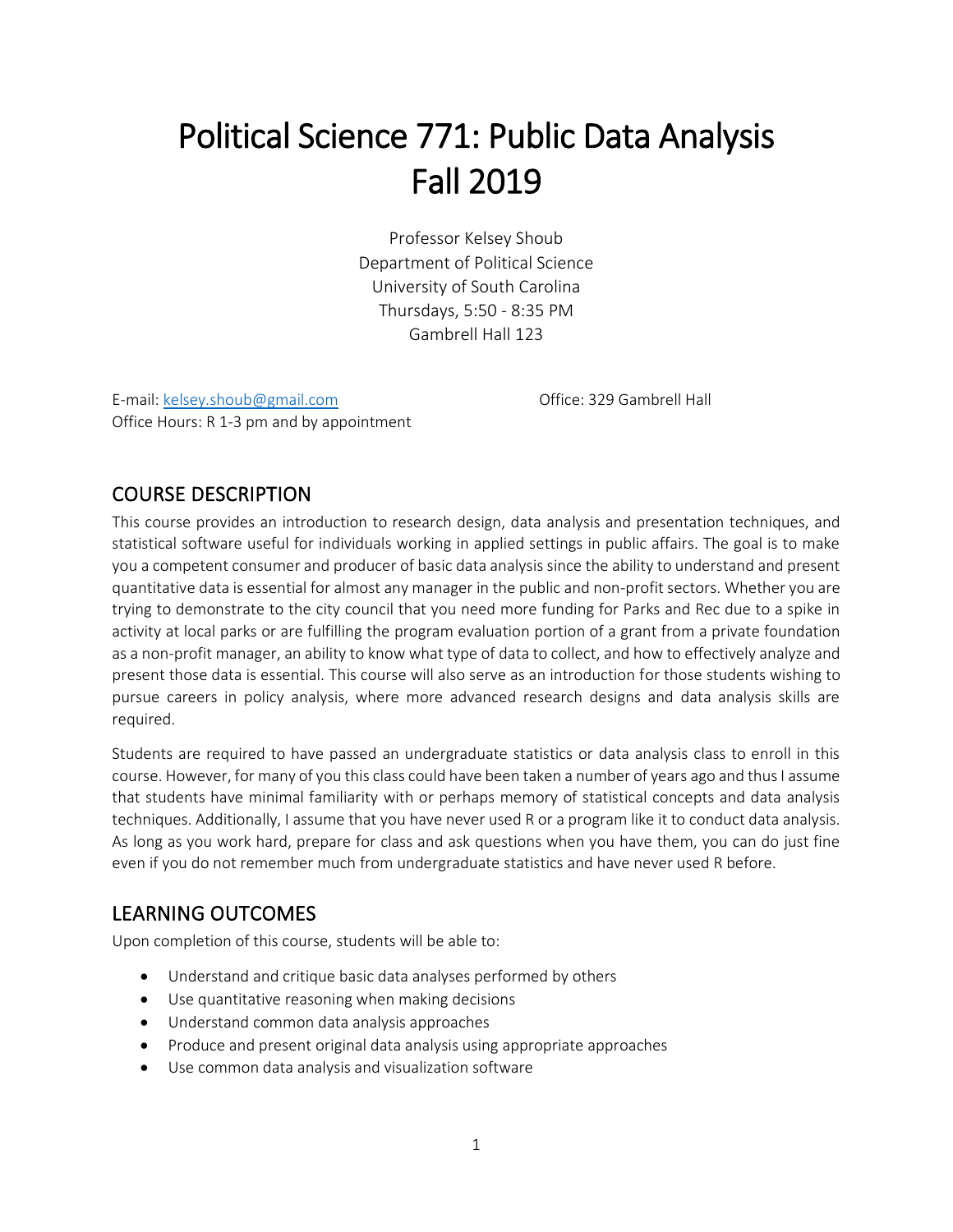# **TEXTS**

There is one required text:

Diez, David M., Christopher D. Barr and Mine Cetinkaya-Rundel. 2019. Open Intro Statistics, 4<sup>th</sup> ed.

- A PDF can be downloaded for free at[: https://www.openintro.org/stat/textbook.php](https://www.openintro.org/stat/textbook.php)
- If you want to purchase a hard copy click on the Amazon.com link on that webpage.
- Also, please consider making a donation to this organization since they are providing a good service and are basically saving you \$150.

Other articles or book chapters may also be assigned.

### GRADING

Grades in this course will be determined as follows:

• Class Participation (10% of the course grade)

*Class participation and attendance are essential for success in the course because the material builds on concepts learned earlier in the course. In a class like this it is essential for students to come prepared by having read the material and with any questions that arise from the reading. The class participation portion of your grade will be determined both by your attendance in class*  and *your participation during class. As a general rule, the expectation is that students will not miss any classes during a semester.*

• Homework Assignments (12% of the course grade) *We will have four homework assignments (3% for each assignment) over the course of the semester. Assignments will be a mix of questions about concepts and actual analysis. Analysis in assignments will require you to use* R*, which you will become familiar with in class.*

- Midterm Exam (20% of the course grade) *The exam will involve both conceptual questions and questions requiring data analysis and presentation. We will discuss the midterm in more detail in class.*
- In Class Quizzes (18% of the course grade) *There will be a quiz on the readings each week of the course for which readings are required (2% per quiz). Each quiz will be given at the very beginning of class, and there are no make-up quizzes.*
- Research Paper (40% of the course grade)

*Students will complete an original research paper that requires them to set up their research question, gather appropriate data, analyze the data and present the results of the analysis in this paper. The paper can examine either a theory of interest to public administration or policy scholars (e.g. how does public service motivation affect agency performance?) or a practical descriptive empirical question taken from their professional service or potential professional service (e.g. how long does it take the police to respond to emergency calls in different parts of the city and what factors shape response times?). A handout with more information will be provided early in the semester. The paper itself constitutes 20% of the overall grade, while the presentation and each of three updates are worth 5% of the overall grade.*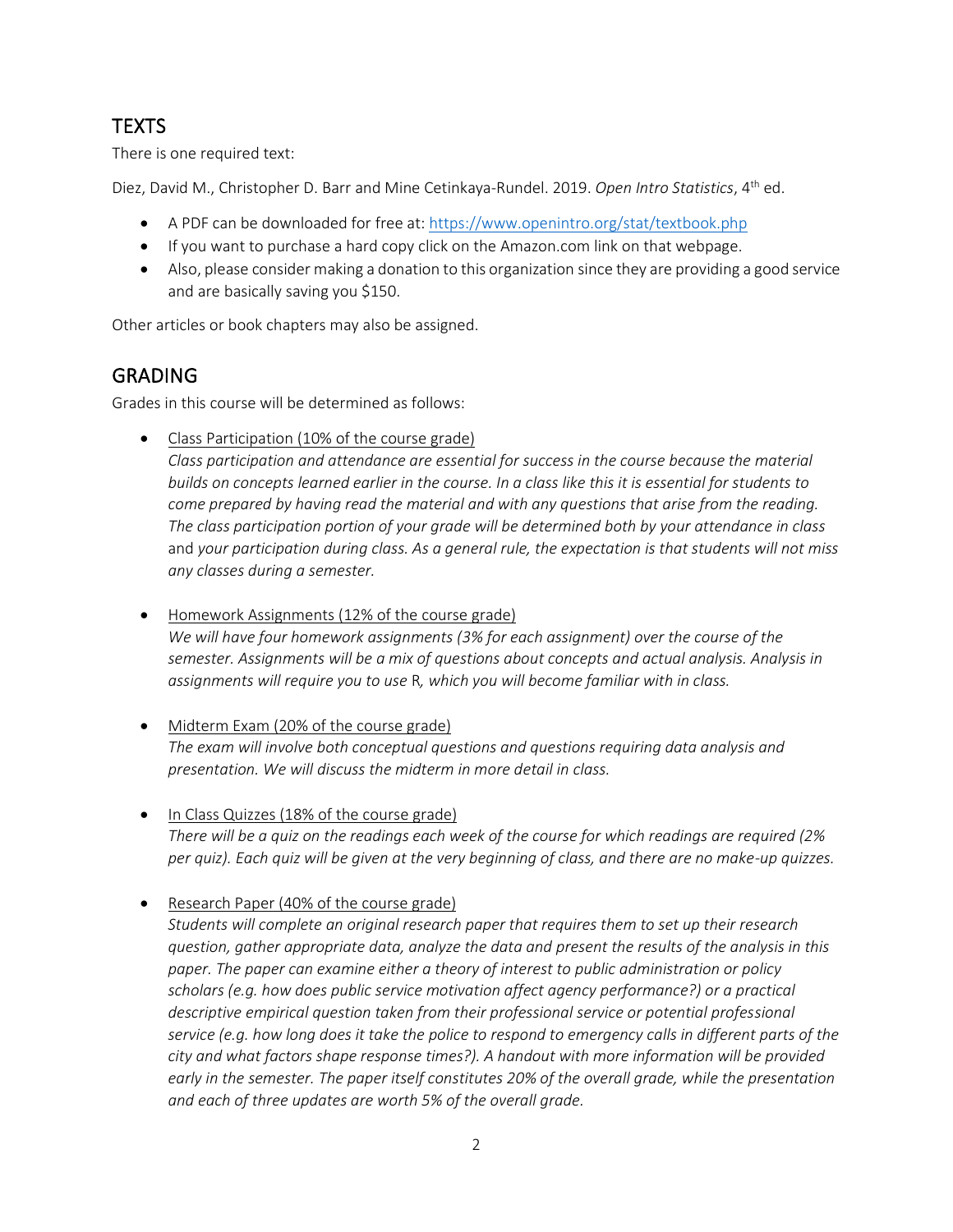#### POLICIES AND PROCEDURES

*Please note that the following policies/statements are taken verbatim or very close to verbatim from the website of the Center for Teaching Excellence and are consistent with university rules and procedures*

#### Recording Lectures

Students may not record class sessions or any portion of class sessions without the advance permission of the instructor or from the University's Office of Student Disability Services. Under no circumstances are students allowed to share material from lectures with other students or members of the public.

#### Academic Integrity

Assignments and examination work are expected to be the sole effort of the student submitting the work. Students are expected to follow the University of South Carolina Honor Code and should expect that every instance of a suspected violation will be reported. Students found responsible for violations of the Code will be subject to academic penalties under the Code in addition to whatever disciplinary sanctions are applied. Cheating on a test or copying someone else's work, will result in a 0 for the work, possibly a grade of F in the course, and, in accordance with University policy, be referred to the University Committee for Academic Responsibility and may result in expulsion from the University.

#### Attendance Policy

In graduate classes that meet once a week you should not miss any classes. When you miss class, you miss important information. If you are absent, you are responsible for learning material covered in class. If you are absent when an assignment is due, you must have submitted the assignment prior to the due date to receive credit. If you miss more than 10% of the classes, whether excused or unexcused, your grade will be dropped one letter grade.

#### Expectations for Classroom Behavior

All cell phones and pagers are to be turned off or silenced during class (not on vibrate). All cell phones are to be put away out of view during class; there is no text messaging, web browsing, etc, during class. Failure to adhere to these classroom rules may result in your being dismissed from class and/or an academic penalty. Please be respectful of each other, the instructor, and any guest presenters while in class. We are all here to learn! Any disrespectful or disruptive behavior may result in your referral to the Office of Student Judicial Programs.

#### Assignment Submission

Assignments are always due at the beginning of class on the day noted. Late assignments will be accepted only in cases of emergency. Unless otherwise noted all assignments should be turned in as a hard copy and emailed assignments will not be accepted.

#### Make Up Exams

*Midterm Exams:* Makeup exams will be allowed only with pre-approval of the instructor or with an acceptable, documented reason. Acceptable reasons for makeup exams include severe illness, family emergencies or other unavoidable events including dangerous weather conditions and car accidents. Exam format for makeup exams may be different than the original exam and will likely utilize a short answer format. An oral examination may also be utilized if deemed appropriate by the instructor.

*Final Exams*: Students who are absent from any final examination will be given the grade of F on the course if they have not offered an excuse acceptable to the instructor. Re-examinations for the purpose of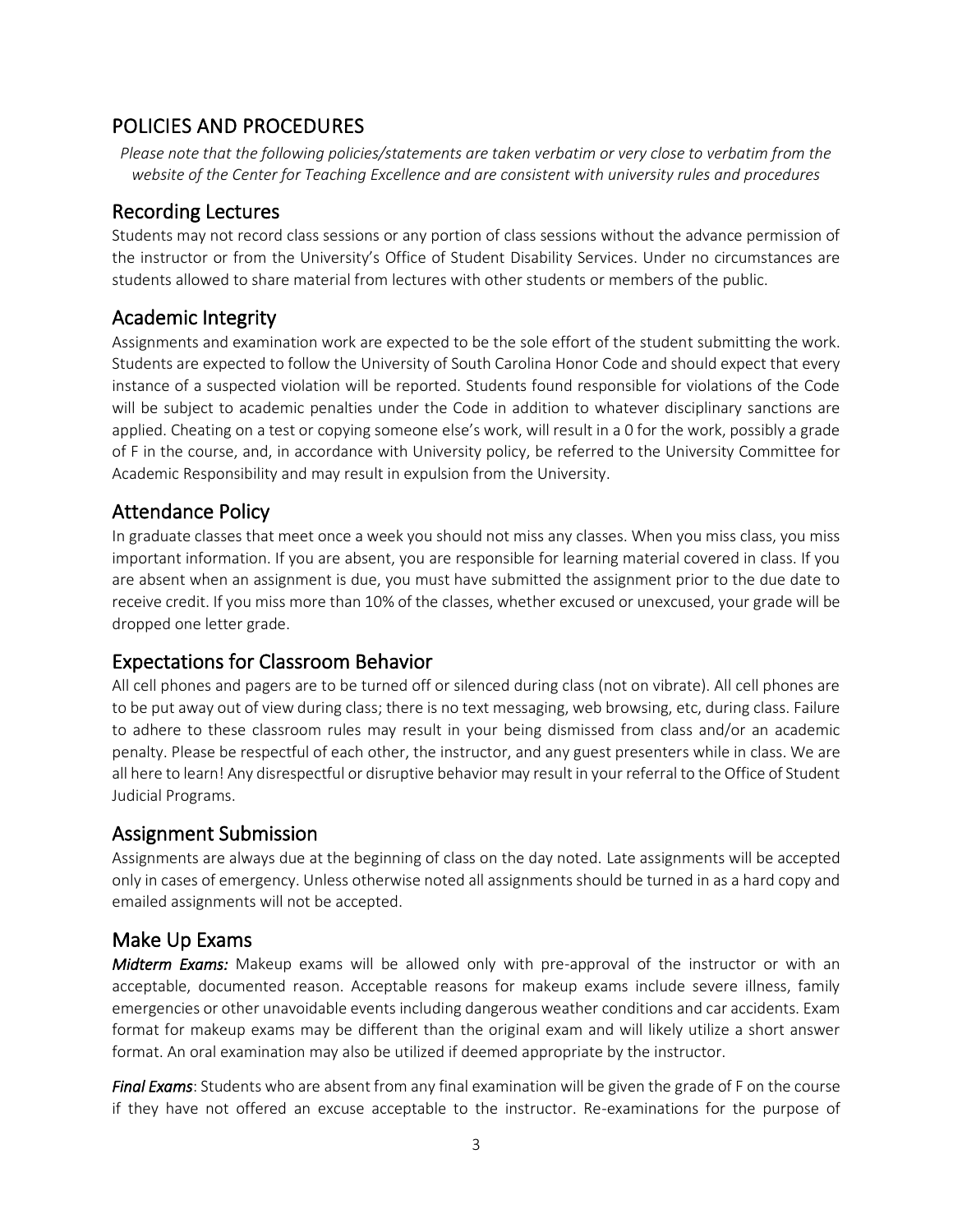removing an F or raising a grade are not permitted. If the absence is excused, students will be assigned a grade of I, and may complete the course under the conditions specified by the instructor in the "Assignment of Incomplete Grade" form. A student with excused absence from a final examination in one semester may take the deferred examination at the next regular examination period provided the examination is taken at the convenience of the professor. The examination must be taken within one calendar year from the time the absence was incurred. Deferred exams will be granted only in case of absence certified as unavoidable because of documented illness or other cause, rendering attendance at final examinations impossible.

## Accommodating Disabilities

Reasonable accommodations are available for students with a documented disability. If you have a disability and may need accommodations to fully participate in this class, contact the Office of Student Disability Services: 777-6142, TDD 777-6744, email sasds@mailbox.sc.edu, or stop by LeConte College Room 112A. All accommodations must be approved through the Office of Student Disability Services.

#### **Diversity**

In order to learn, we must be open to the views of people different than ourselves. While in class, please honor the uniqueness of your fellow classmates and appreciate the opportunity we have to learn from one another. Please respect each other's opinions and refrain from personal attacks or demeaning comments of any kind. Finally, remember to keep confidential all issues of a personal or professional nature that are discussed in class.

#### Instructional Methods

This course will be taught using multiple instructional methods, including but not limited to: lecture, group discussion, oral presentations, and in-class lab.

#### Recommended Study Habits

Readiness to learn means that you will come to class with questions and insights and prepared to discuss the relevance and application of course materials. I have found that students who do well in my class also: check blackboard often for announcements and upcoming assignments; highlight the textbook or take notes as you complete reading assignments to help you prepare for class and tests; form small study groups to prepare for exams; get the phone numbers or e-mail addresses of at least two classmates whom you can contact if you have questions or need help studying.

#### Expectations of the Instructor

The instructor is expected to facilitate learning, to answer questions appropriately, to be fair and objective in grading, to provide timely and useful feedback on assignments, to maintain adequate office hours, and to treat students as she would like to be treated in their place.

#### Amending the Syllabus and Rules

Amendments and changes to the syllabus, including evaluation and grading mechanisms, are possible. The instructor must initiate any changes. Changes to the grading and evaluation scheme must be voted on by the entire class and approved only with unanimous vote of all students present in class on the day the issue is decided. The lecture schedule and reading assignments (daily schedule) will not require a vote and may be altered at the instructor's discretion. Grading changes that unilaterally and equitably improve all students grades will not require a vote. Once approved amendments will be distributed in writing to all students via e-mail or Blackboard.